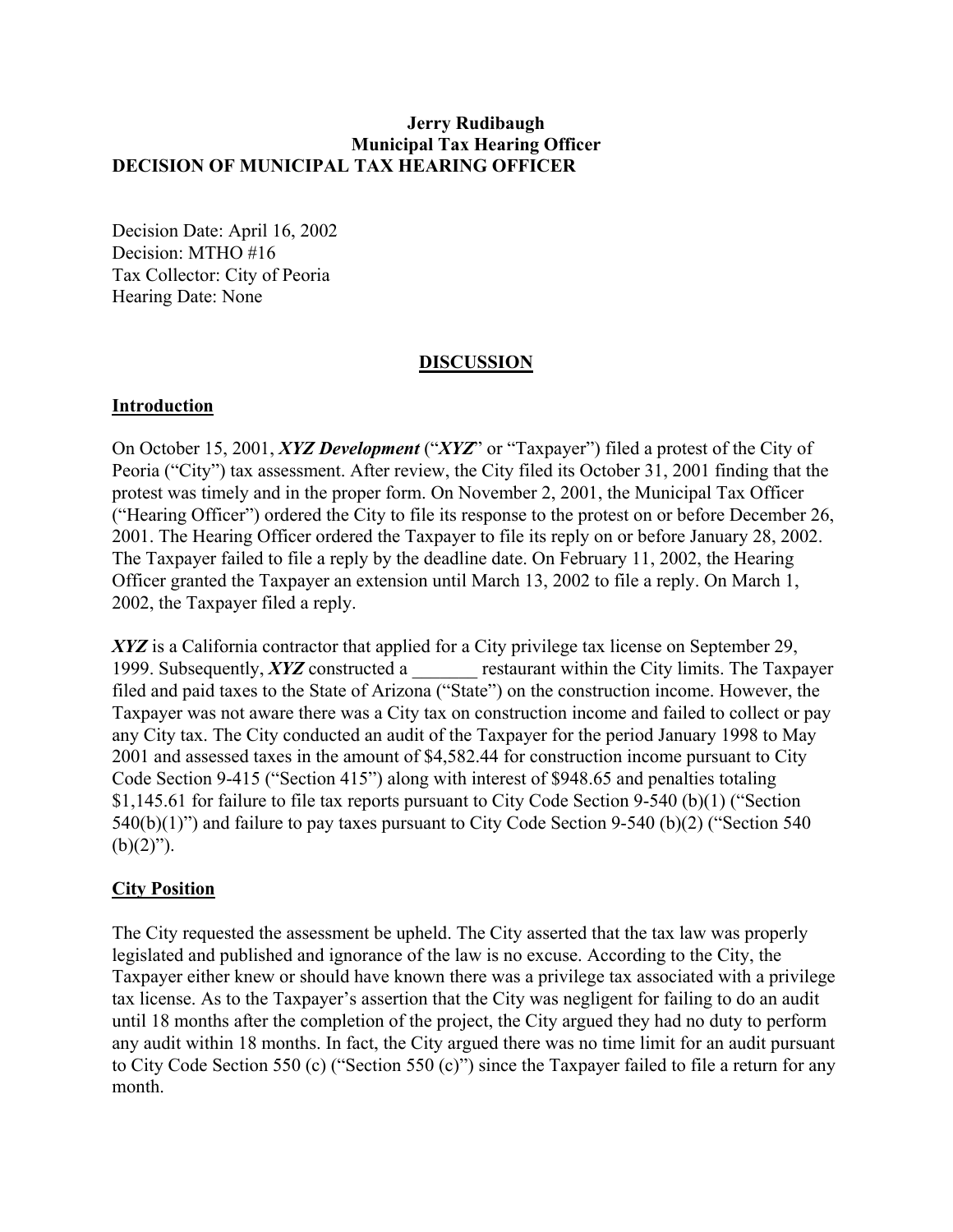#### **Taxpayer Position**

The Taxpayer asserts he was not aware of the tax and did not charge the restaurant owner any tax. Further, the Taxpayer argued that the City was negligent in not bringing the tax to his attention until a year and a half after the completion of the construction. As a result, the Taxpayer indicated he cannot go back to the owner of the restaurant and collect the tax. The Taxpayer requested the tax be reduced to \$2000.00 and the penalties and interest be abated.

# **ANALYSIS**

It is clear that the Taxpayer performed construction within the City that was taxable pursuant to Section 415. The Taxpayer's primary complaint was that the City did not inform him in a timely manner so that he could pass the tax on to the owner of the restaurant that he had constructed. For that reason, the Taxpayer requested the assessment be reduced. The Hearing Officer disagrees with the Taxpayer. The Taxpayer collected and paid State tax and applied for a privilege license with the City. The Hearing Officer concludes that if the Taxpayer had conducted proper due diligence, he would have been able to ascertain that there was a City tax on his business activity. Further, the Hearing Officer concludes that the Taxpayer has failed to demonstrate good cause for failing to report the taxes in a timely manner. Taxpayer failed to report the taxes in a timely manner because they failed to conduct proper due diligence. The Hearing Officer concludes the Taxpayer had reasonable cause not to pay the taxes at that time. Therefore the penalty for failure to pay the taxes in a timely manner should be waived. Based on the above, the Taxpayer's protest is denied with exception of the penalty for failing to pay the taxes in a timely manner.

# **FINDINGS OF FACT**

- 1. On October 15, 2001, *XYZ* filed a protest of the City tax assessment.
- 2. On October 31, 2001 the City filed a finding that the protest was timely and in the proper form.
- 3. In its protest letter, the Taxpayer requested its protest be processed as a redetermination.
- 4. On November 2, 2001, the Hearing Officer ordered the City to file its response to the protest on or before December 26, 2001.
- 5. The City filed its response on December 26, 2001.
- 6. The Hearing Officer ordered the Taxpayer to file its reply on or before January 28, 2002.
- 7. The Taxpayer failed to file a reply by the deadline date.
- 8. The Hearing Officer granted the Taxpayer an extension until March 13, 2002 to file a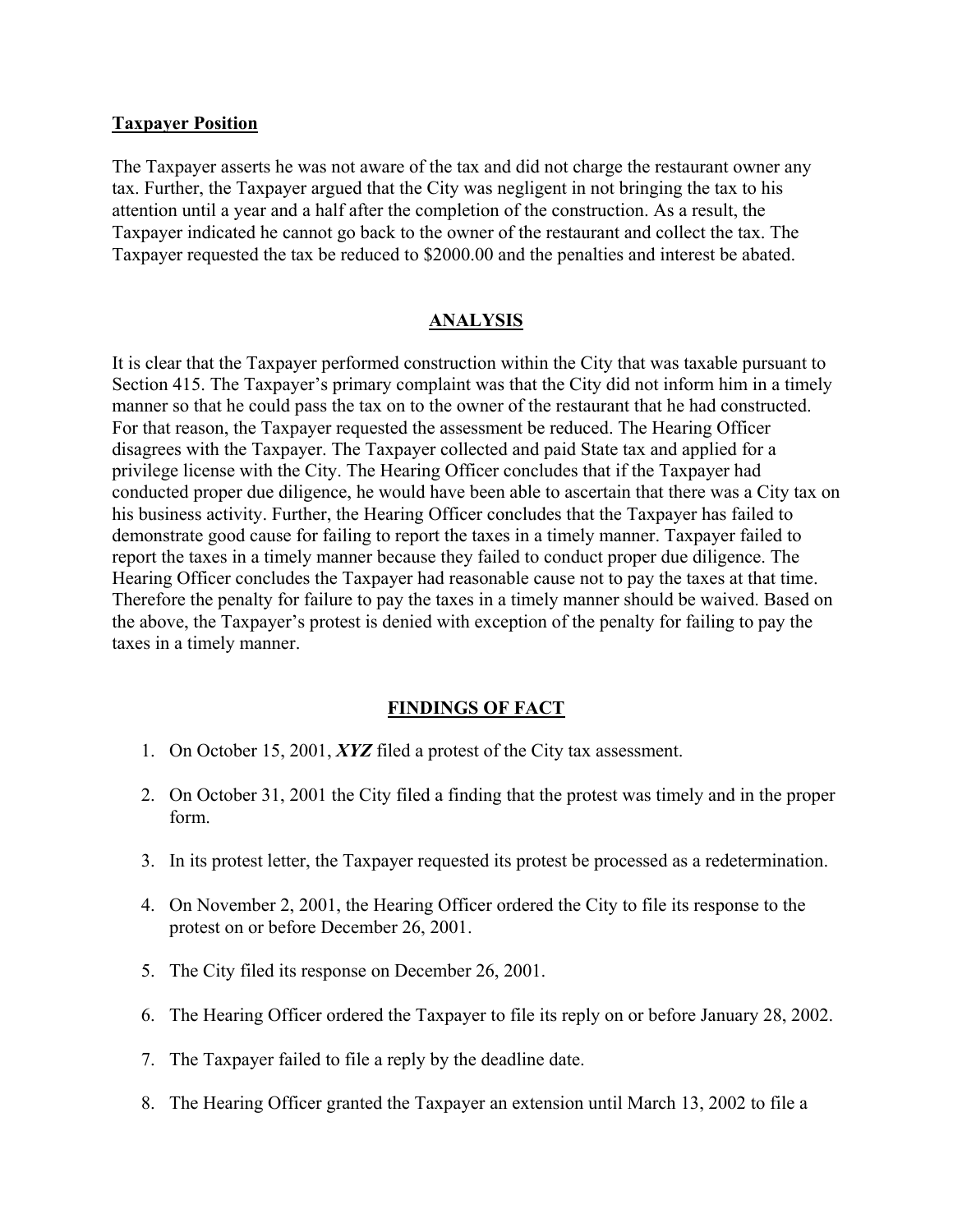reply.

- 9. On March 1, 2002, the Taxpayer filed a reply.
- 10. *XYZ* is a California contractor that applied for a City privilege tax license on September 29, 1999.
- 11. On or about November 1, 1999, *XYZ* began construction on a restaurant within the City limits.
- 12. The Taxpayer collected and paid State taxes on the construction of the restaurant but failed to collect or pay any City taxes.
- 13. The City conducted an audit of the Taxpayer commencing on June 6, 2001 for the period January 1998 through May 2001.
- 14. The City assessed taxes totaling \$4,582.44 for construction income along with associated interest and penalties totaling \$1,145.61 for failure to file and failure to pay taxes.

## **CONCLUSIONS OF LAW**

- 1. Pursuant to ARS Section 42-6056, the Municipal Tax Hearing Officer is to hear all reviews of petitions for hearing or redetermination under the Model City Tax Code.
- 2. Section 415 imposes a tax on construction income within the City.
- 3. Section 540 (b)(1) imposes a penalty for failure to file a timely return unless taxpayer shows that the failure is due to reasonable cause and not willful neglect.
- 4. Section 540 (b)(2) imposes a penalty for failure to pay the tax when due unless the taxpayer shows that the failure is due to reasonable cause and not willful neglect.
- 5. The Taxpayer has not shown reasonable cause for failing to report and failing to pay the tax on the construction income within the City.
- 6. The Taxpayer has shown reasonable cause for failing to pay the tax in a timely manner.
- 7. The Taxpayer's protest should be denied with the exception of the penalty for failure to pay the taxes in a timely manner.